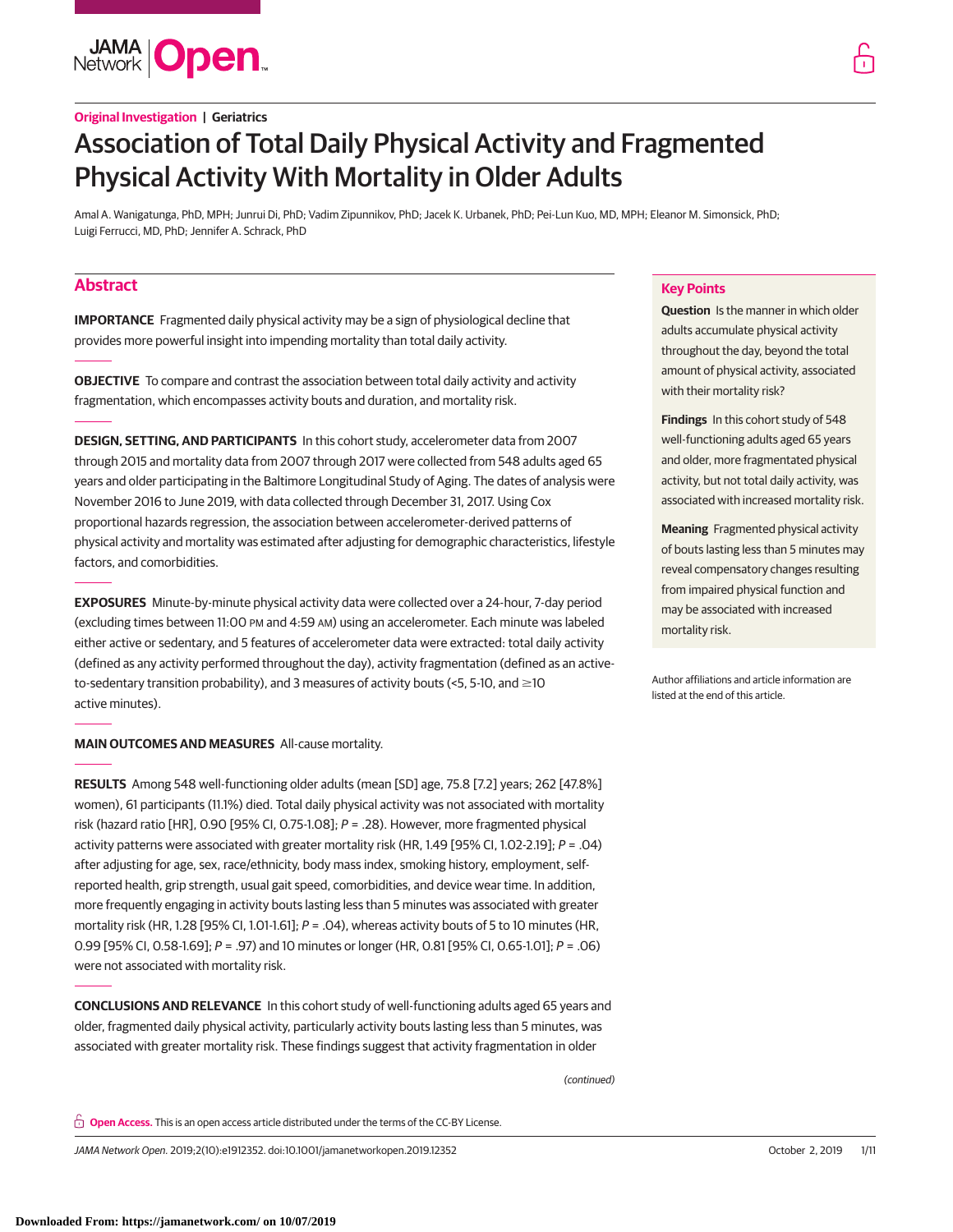#### Abstract (continued)

adults may precede declines in functional capability and overall physical activity that typically indicate impending mortality.

JAMA Network Open. 2019;2(10):e1912352. doi[:10.1001/jamanetworkopen.2019.12352](https://jama.jamanetwork.com/article.aspx?doi=10.1001/jamanetworkopen.2019.12352&utm_campaign=articlePDF%26utm_medium=articlePDFlink%26utm_source=articlePDF%26utm_content=jamanetworkopen.2019.12352)

# **Introduction**

Physical activity benefits health and quality of life, particularly for adults aged 65 years and older.<sup>1</sup> With aging, functional capability declines, physical activity decreases,<sup>2</sup> and mortality risk increases. Previous research<sup>3,4</sup> shows that volume and/or intensity measures of physical activity are associated with mortality risk, but technological advances (eg, accelerometers) present the possibility to evaluate and test whether detailed patterns of activity may be more informative to health outcomes than traditional measures of total activity, thus providing an earlier marker of future health and longevity.<sup>5</sup> This is particularly important with regard to older adults, who are one of the most sedentary and rapidly growing segments of the US population.<sup>6</sup>

With aging and disease, activity becomes less frequent and shorter in duration, or more fragmented,<sup>7</sup> as physiological capacity declines. Fragmented patterns of activity are associated with poorer physical functioning,<sup>7,8</sup> a precursor of disability and frailty,<sup>9,10</sup> and have been detected in cancer survivors with high fatigability and low endurance performance,<sup>11,12</sup> factors consistent with accelerated aging. Thus, activity fragmentation may be a marker of a compromised physiological state and impending decline in health and functional status, making it a potential early target for intervention.

The primary objective of this study was to evaluate whether total daily physical activity and fragmentation of daily physical activity are associated with mortality among well-functioning older adults. We hypothesized that fragmentation of physical activity is more strongly associated with mortality than total daily activity. The secondary objective was to explore the duration of activity bouts, in association with mortality. We hypothesized that shorter, more fragmented bouts of activity, as opposed to longer bouts, are associated with higher mortality risk.

# **Methods**

#### **Study Design and Population**

Data are from the Baltimore Longitudinal Study of Aging (BLSA), with mortality data collected between 2007 and 2017. Dates of analysis were November 2016 to June 2019. The BLSA is an ongoing study conducted by the National Institute on Aging Intramural Research Program. The BLSA's enrollment criteria and sample details have been published previously.<sup>13</sup> Briefly, BLSA enrollment requires being aged 20 years or older, with no cognitive impairment, functional limitation, or chronic disease except for hypertension or cancer diagnosis within the past 10 years. When enrolled, participants are followed for life and attend periodically scheduled comprehensive health, cognitive, and functional assessments every 1 to 4 years, depending on age. Assessments are completed over a 3-day visit to the National Institute on Aging Clinical Research Unit at Harbor Hospital in Baltimore, Maryland. Trained and certified study staff administer all evaluations according to standardized protocols. All participants provide written informed consent at each visit, and the National Institute for Environmental Health Sciences approved the study protocol. This cohort study follows the Strengthening the Reporting of Observational Studies in Epidemiology [\(STROBE\)](http://www.equator-network.org/reporting-guidelines/strobe/) reporting guideline.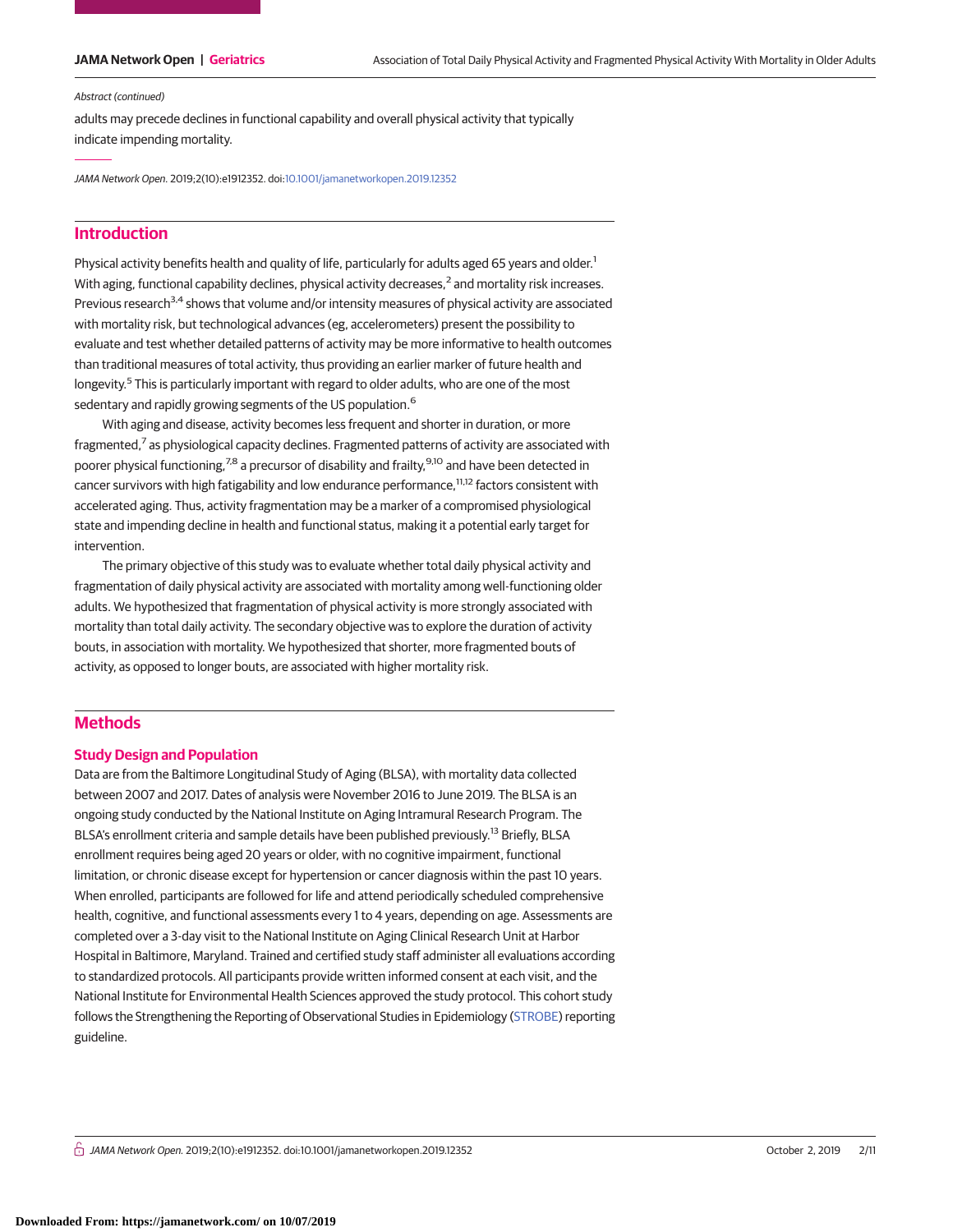#### **Accelerometer Variables**

To measure physical activity in community-dwelling settings, participants were fitted with the Actiheart monitor (CamNtech) during the last day of their BLSA clinic visit. The device, which contains a uniaxial accelerometer and a heart rate monitor, was positioned horizontally on the chest at the third intercoastal space using 2 standard electrocardiogram electrodes. Participants were instructed to wear the Actiheart monitor for 7 consecutive days. The monitor collects movement in units of gravity at a sampling rate of 32 Hz per second and preprocesses data into 1-minute epoch level activity counts (unitless quantities of movement). After the collection period, participants returned the Actiheart to the Clinical Research Unit via express mail. Data were downloaded using Actiheart software version 4.0.103 (CamNtech).

Participants with at least 3 valid days (defined as having <5% of missing data) of activity data were included in the analysis. For valid days, missing values were imputed as the mean activity counts per minute over all available days for each participant with the assumption that days with less than 5% of data missing are not substantially different from days with no missed data.<sup>14</sup> Of the total accelerometer data, 2478 minutes, or 0.04% of data, were imputed. To determine active and sedentary time, each accelerometer minute was labeled as active if activity counts reached a threshold of 10 or more counts per minute or as sedentary if activity counts were fewer than 10 counts per minute.11,14,15 Activity bouts were defined as consecutive minutes spent in either an active or sedentary state.

Only the activity data between 5:00 AM and 10:59 PM (deemed as the waking period) were considered. Three types of summary variables were created in the waking period: total active minutes, an activity fragmentation index, and total minutes spent in each of 3 different activity bout lengths (<5, 5-10, and  $\geq$ 10 minutes). Total activity minutes were calculated by summing the number of active minutes and calculating the mean across wear days for each participant. Activity fragmentation was defined using the active-to-sedentary transition probability, calculated as the reciprocal of the mean activity bout length for each participant. To gain context of the patterns of bout lengths, active minutes spent in bouts of less than 5, 5 to 10, and 10 or more minutes were calculated. The shorter lengths were chosen on the basis of previous publications to represent short, medium, and long bouts of activity.<sup>16,17</sup>

### **Mortality**

Vital status was determined using telephone follow-up, correspondence, and searches of the National Death Index through December 31, 2017. Date and cause of death were adjudicated in consensus by 3 physicians who reviewed death certificates, medical records, correspondence, and other available material. For this analysis, all-cause mortality was used.

### **Covariates**

Age, sex, self-identified race/ethnicity, current work status, smoking history, and self-described general health were self-reported to study staff using a standardized interview questionnaire. Body mass index was calculated as the weight in kilograms divided by height in meters squared. Maximum grip strength (kilograms) was measured using a hydraulic handheld dynamometer (Jamar) from 3 trials on each hand. Usual gait speed was measured over a 6-m course, with the faster of 2 trials used for analysis. Participants self-reported whether they were ever told by a doctor or other health professional that they had any of the following conditions: cardiovascular disease, including angina, myocardial infarction, congestive heart failure, peripheral arterial disease, and vascular-related procedures; hypertension or high blood pressure; high cholesterol or triglyceride levels; stroke and transient ischemic attack; chronic bronchitis, emphysema, chronic obstructive pulmonary disease, or asthma; diabetes, glucose intolerance, or high blood glucose levels; cancer, malignant growth, or malignant tumor, not including basal or squamous cell cancers; arthritis or osteoarthritis; connective tissue disorders, including rheumatoid arthritis, gout, psoriatic arthritis, ankylosing spondylitis, lupus, ulcerative colitis, Crohn disease, scleroderma, vasculitis, or polymyositis; or kidney disease, nephritis,

 $\bigcap$  JAMA Network Open. 2019;2(10):e1912352. doi:10.1001/jamanetworkopen.2019.12352 (Reprinted) October 2, 2019 3/11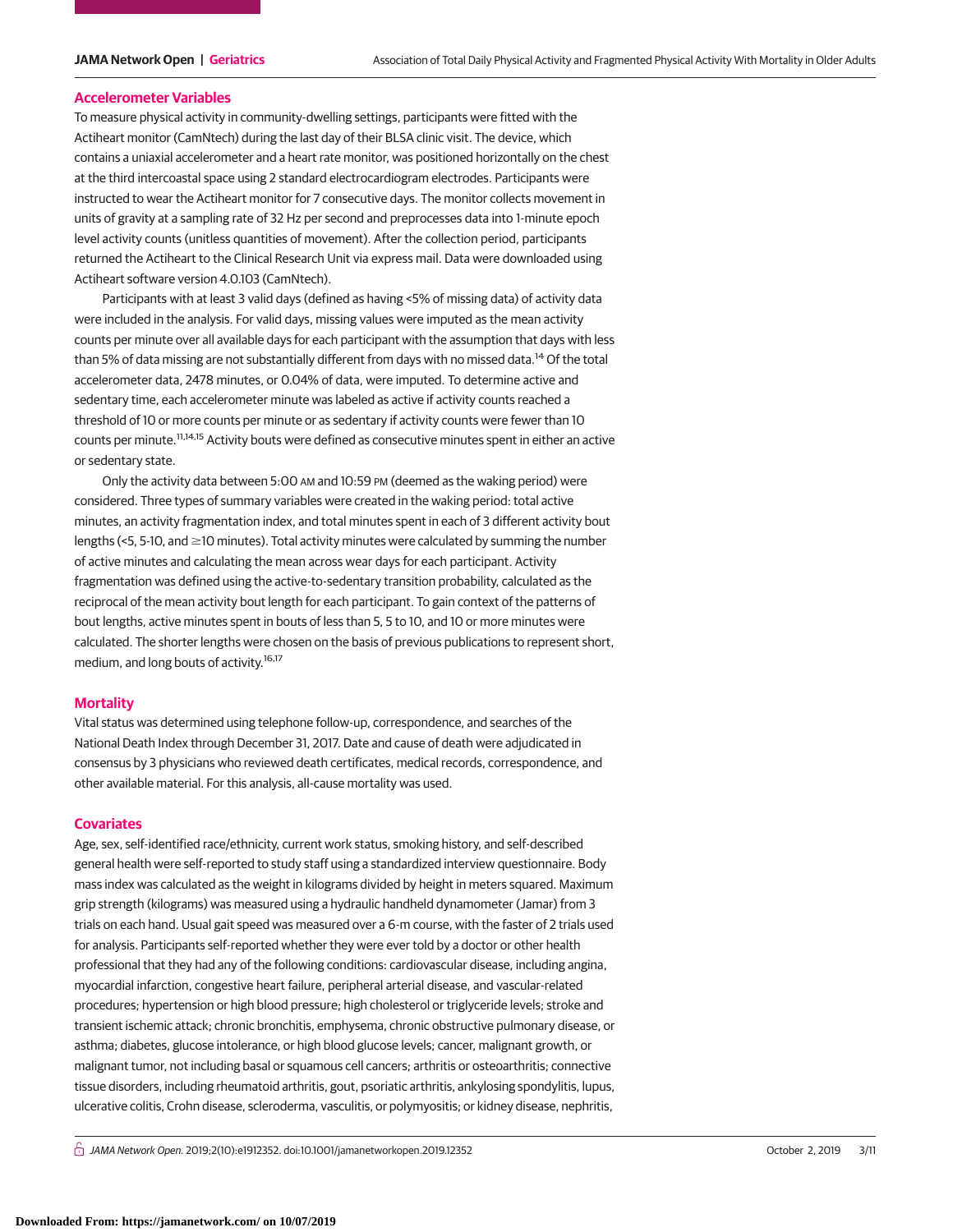or renal insufficiency. Responses were summed and categorized into a morbidity index score (0, 1, and  $\geq$  morbid conditions).

# **Statistical Analysis**

Accelerometer data were collected for 888 BLSA participants between 2007 and 2015. Among them, 849 participants had at least 3 days of valid accelerometer data required for analysis (days with <5% of data missing).<sup>14</sup> Those who were younger than age 65 years (284 participants), missing grip strength data (11 participants), and missing usual gait speed data (6 participants) were excluded, resulting in a final analytic sample of 548 participants. Baseline participant characteristics and accelerometer metrics were summarized across vital status using mean and SD or frequency and percentage. Time to event was accumulated starting from the first day of physical activity monitoring to date of death or December 31, 2017. Cox regression models were used to estimate the association between each continuous physical activity variable (total daily activity, activity fragmentation, and percentage of activity performed in bouts of <5, 5-10, and  $\geq$ 10 minutes) and mortality. For each physical activity variable, a hazard ratio (HR) and 95% CI was calculated. The proportional hazards assumption, assessed as the interaction between physical activity variable and time, was verified for each model. A priori sensitivity tests using Cox regression were conducted to test the robustness of the Cox regression model results using nonimputed, complete case data and to evaluate the Cox regression models excluding deaths occurring within the first and second years, respectively, to examine potential reverse causality. Model 1 was adjusted for baseline age, sex, and race/ethnicity. Model 2 was adjusted for model 1 covariates and body mass index, smoking history, and current employment status. Model 3 was adjusted for Model 2 covariates and self-rated health, hand grip strength, usual gait speed, an index summary of morbid conditions, and number of activity monitor wear days. Two-tailed hypothesis testing with α = .05 was used to evaluate statistical significance. Accelerometer data were processed using R statistical software (version 3.6.0, R Project for Statistical Computing), and statistical analyses were conducted using Stata statistical software version 14 (StataCorp).

# **Results**

Of 548 participants in the final analytic sample, the mean (SD) age was 75.8 (7.2) years, 262 (47.8%) were women, and 72% were non-Hispanic white. Over a mean (SD) of 4.4 (2.2) years of follow-up, 61 BLSA participants (11.1%) died. At baseline, compared with participants who remained alive, the participants who died were older (mean [SD] age, 81.4 [7.5] years vs 75.1 [6.9] years), more likely to be white and not employed, less likely to report good-to-excellent health (90.2% vs 98.4%), and more likely to have a history of cardiovascular disease (27.9% vs 12.5%), stroke or transient ischemic attack (14.8% vs 7.0%), diabetes (36.1% vs 20.1%), cancer (62.3% vs 37.2%), and connective tissue disease (21.3% vs 9.5%) (**Table 1**). Descriptive analyses suggested that the participants who died spent less time active per day (mean [SD], 4.7 [1.5] hours per day vs 5.7 [1.7] hours per day) (**Table 2**) but had diurnal patterns of activity similar to those of participants who survived (**Figure**). However, those similarities largely appeared between participants with low activity fragmentation. Participants with high activity fragmentation exhibited diminished activity throughout the day compared with participants with low activity fragmentation, particularly among participants who died (Figure). Participants who died tended to have a higher activity fragmentation index (mean [SD], 31.1% [8.0%] vs 26.4% [6.5%]), a higher percentage of short activity bouts (mean [SD], 45.4% [12.9%] vs 37.4% [11.2%]), and a lower percentage of longer activity bouts (mean [SD], 28.5% [13.1%] vs 36.6% [13.7%]) than those who were alive at follow-up (Table 2).

In fully adjusted analyses, activity fragmentation, but not total daily activity, was associated with greater mortality risk (**Table 3**). Specifically, a greater number of hours spent physically active each day was not associated with lower mortality risk after adjusting for age, sex, race/ethnicity, body mass index, smoking history, employment, self-reported health, grip strength, usual gait speed,

 $\bigcap$  JAMA Network Open. 2019;2(10):e1912352. doi:10.1001/jamanetworkopen.2019.12352 (Reprinted) October 2, 2019 4/11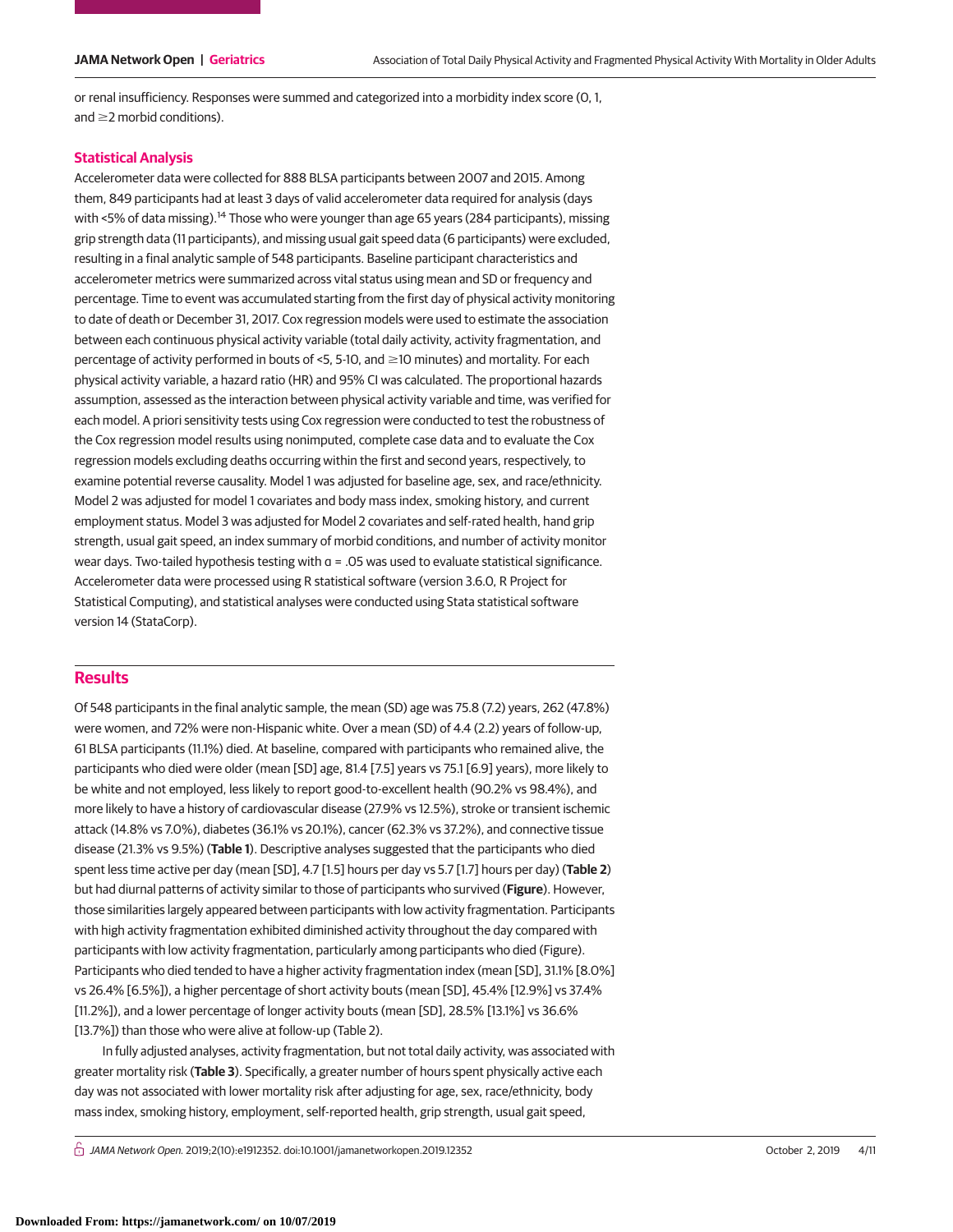comorbidities, and monitor wear time (HR, 0.90 [95% CI, 0.75-1.08]; P = .28). However, for each 10% higher degree of activity fragmentation, mortality risk was 49% greater (HR, 1.49 [95% CI, 1.02-  $2.19$ ];  $P = .04$ ).

When examining time spent in bouts of activity, those who spent more time in shorter rather than longer activity bouts had greater mortality risk (Table 3). For each 10% higher allocation of daily activity performed in bouts less than 5 minutes (or a >30% probability of transitioning into a sedentary state), there was a 31% greater mortality risk (HR, 1.28 [95% CI, 1.01-1.61];  $P = .04$ ). No association with mortality was detected between either percentage of activity spent in bouts of 5 to 10 minutes (HR, 0.99 [95% CI, 0.58-1.69];  $P = .97$ ) or percentage of activity spent in bouts 10 minutes or longer (HR, 0.81 [95% CI, 0.65-1.01]; P = .06).

Sensitivity analyses showed that the respective associations between all physical activity metrics—total activity (HR, 0.91 [95% CI, 0.76-1.09]; P = .30), activity fragmentation (HR, 1.48 [95% CI, 1.01-2.17];  $P = .04$ ), and percentage of time active in all 3 bout lengths (<5 min, HR, 1.27 [95% CI, 1.01-1.60], P = .04; 5-10 min, HR, 0.99 [95% CI, 0.58-1.68], P = .96; ≥10 min, HR, 0.82 [95% CI, 0.66-1.02], P = .07)—and mortality remained stable when rerunning the Cox regression models using nonimputed, complete case data (**Table 4**). In additionally, after excluding the only individual who died within the first year of follow-up, the association between total physical activity, fragmentation,

Table 1. Participant Demographic Characteristics, by Mortality Status

|                                         | Participants, No. (%) |                     |         |
|-----------------------------------------|-----------------------|---------------------|---------|
| Characteristic                          | Alive ( $n = 487$ )   | Deceased $(n = 61)$ | P Value |
| Age, mean (SD), y                       | 75.1(6.9)             | 81.4(7.5)           | < .001  |
| Female                                  | 240 (49.3)            | 22(36.1)            | .05     |
| <b>Black</b>                            | 112 (22.8)            | 6(9.5)              | .04     |
| Body mass index, mean (SD) <sup>a</sup> | 27.4(4.7)             | 26.2(3.7)           | .06     |
| Employed                                | 151 (31.0)            | 7(11.5)             | .002    |
| Ever smoked                             | 195 (40.0)            | 32(52.5)            | .06     |
| Good to excellent self-reported health  | 479 (98.4)            | 55 (90.2)           | < .001  |
| Hand grip strength, mean (SD), kg       | 30.7(10.6)            | 28.4(8.2)           | .10     |
| Usual gait speed, mean (SD), m/s        | 1.13(0.2)             | 0.96(0.3)           | < .001  |
| ≥2 Comorbidities                        | 392 (80.5)            | 52(85.3)            | .37     |
| Cardiovascular disease                  | 61(12.5)              | 17(27.9)            | .001    |
| Hypertension                            | 268 (55.0)            | 35(57.4)            | .73     |
| Hypercholesterolemia or dyslipidemia    | 322(66.1)             | 40(65.6)            | .93     |
| Stroke or transient ischemic attack     | 34(7.0)               | 9(14.8)             | .03     |
| Pulmonary disease                       | 62(12.7)              | 10(16.4)            | .43     |
| <b>Diabetes</b>                         | 98(20.1)              | 22(36.1)            | .005    |
| Cancer                                  | 181 (37.2)            | 38(62.3)            | < .001  |
| Osteoarthritis                          | 294 (60.4)            | 39 (63.9)           | .59     |
| Connective tissue disease               | 46(9.5)               | 13(21.3)            | .005    |
| Kidney disease                          | 26(5.3)               | 5(8.2)              | .36     |
| Accelerometer wear, mean (SD), d        | 5.9(0.9)              | 6.2(1.0)            | .03     |

#### Table 2. Descriptive Accelerometer Metrics, by Mortality Status

|                                                | Mean (SD)           |                       |
|------------------------------------------------|---------------------|-----------------------|
| Variable                                       | Alive ( $n = 487$ ) | Deceased ( $n = 61$ ) |
| Total daily hours spent physically active, h/d | 5.7(1.7)            | 4.7(1.5)              |
| Fragmentation index, % <sup>a</sup>            | 26.4(6.5)           | 31.1(8.0)             |
| Daily activity spent in bouts, %               |                     |                       |
| $< 5$ min                                      | 37.4(11.2)          | 45.4 (12.9)           |
| $5-10$ min                                     | 24.5(5.1)           | 24.6(5.0)             |
| $\geq$ 10 min                                  | 36.6(13.7)          | 28.5(13.1)            |

 $\bigcap$  JAMA Network Open. 2019;2(10):e1912352. doi:10.1001/jamanetworkopen.2019.12352 (Reprinted) October 2, 2019 5/11

<sup>a</sup> Calculated as the weight in kilograms divided by height in meters squared.

<sup>a</sup> Defined as the probability of transitioning from an

active to a sedentary state.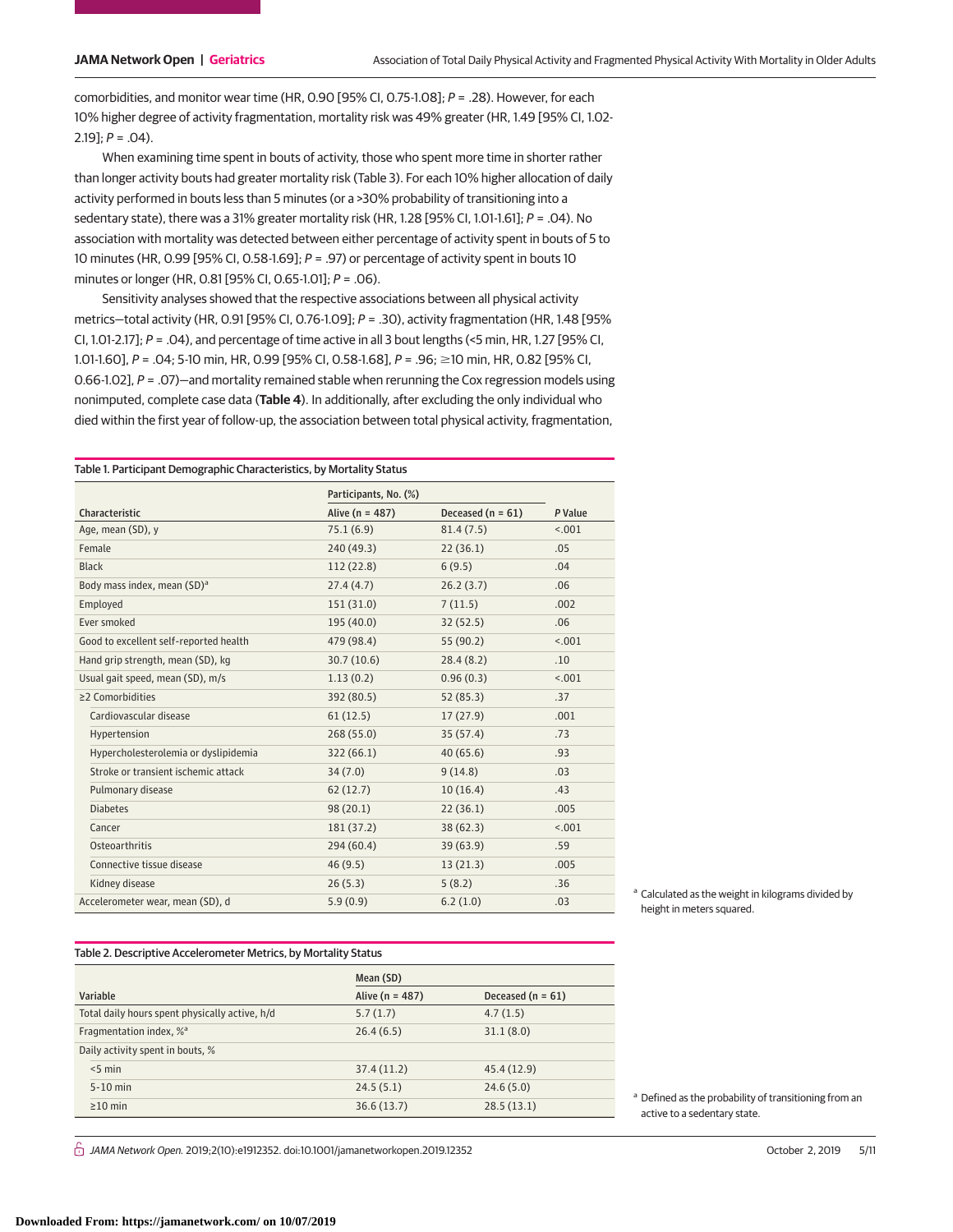$\overline{\phantom{a}}$ 

and time spent in the various bout lengths and mortality remained the same. After excluding individuals who died within 2 years of follow-up (12 deaths), all associations remained nearly identical.

# **Discussion**

In well-functioning older adults, fragmentated daily physical activity is associated with higher mortality risk. Specifically, physical activity fragmented into higher proportions of activity bouts lasting less than 5 minutes appears to be associated with greater mortality risk. These patterns of physical activity appear to be more closely associated with mortality risk than a single measure of total volume of daily activity. Collectively, these results suggest that increasingly fragmented patterns of physical activity may be an early signal of diminished capacity that results in premature mortality. To this end, capturing fragmentation of physical activity presents a sensitive phenotypic marker of the deterioration of free-living physical activity patterns associated with mortality.

Our study shows that total daily physical activity does not explicitly indicate mortality risk in well-functioning older adults who are free of major disability. This finding appears to be contradictory to published evidence supporting an inverse association between daily physical activity and mortality

Figure. Mean Activity Patterns Stratified by Mortality and Physical Activity Fragmentation



Graph depicts activity counts (unitless quantities of movement collected through accelerometers) over time. Participants who remained alive accumulated higher amounts of physical activity compared with participants who died during the course of the study. However, participants with highly fragmented physical activity had compromised diurnal activity patterns, mostly notably seen among the participants who died. Physical activity fragmentation was dichotomized at the sample median of 26%. The mean (SD) fragmentation was 21% (3%) for 255 participants who were alive and had low fragmentation, 32% (4%) for 232 participants who were alive and had high fragmentation, 23% (3%) for 19 participants who were deceased and had low fragmentation, and 35% (7%) for 42 participants who were deceased and had high fragmentation.

|                                         |                                     | Hazard Ratio (95% CI) |                      |                      |  |
|-----------------------------------------|-------------------------------------|-----------------------|----------------------|----------------------|--|
| Variable                                |                                     | Model 1 <sup>b</sup>  | Model 2 <sup>c</sup> | Model 3 <sup>d</sup> |  |
|                                         | Total physical activity, h/d        | $0.88(0.74-1.03)$     | $0.86(0.72 - 1.03)$  | $0.87(0.73-1.03)$    |  |
|                                         | Activity fragmentation <sup>e</sup> | $1.60(1.13-2.26)$     | $1.74(1.19-2.54)$    | $1.49(1.02 - 2.19)$  |  |
| Activity spent in bouts, % <sup>f</sup> |                                     |                       |                      |                      |  |
| $< 5$ min                               |                                     | $1.35(1.09-1.66)$     | $1.40(1.12-1.76)$    | $1.28(1.01-1.61)$    |  |
| $5-10$ min                              |                                     | $0.89(0.54-1.49)$     | $0.88(0.51-1.49)$    | $0.99(0.58 - 1.69)$  |  |
| $\geq$ 10 min                           |                                     | $0.78(0.64 - 0.96)$   | $0.76(0.61 - 0.985)$ | $0.81(0.65 - 1.01)$  |  |

Table 3. Hazard Ratios for Total Activity, Activity Fragmentation, and Time Spent in Various Bout Lengths<sup>a</sup>

<sup>a</sup> The sample size was 548 participants.

<sup>b</sup> Adjusted for baseline age, sex, and race/ethnicity.

<sup>c</sup> Model 1 plus body mass index (weight in kilograms divided by height in meters squared), smoking history, and currently working for pay.

<sup>d</sup> Model 2 plus self-reported health, grip strength (kilograms), usual gait speed (meters per second), comorbidities, and activity monitor wear days.

<sup>e</sup> Scaled per 10% higher degree of activity fragmentation, or a 10% higher probability of transitioning from an active to a sedentary state.

<sup>f</sup> Scaled per 10% higher activity fragmentation.

 $\bigcap$  JAMA Network Open. 2019;2(10):e1912352. doi:10.1001/jamanetworkopen.2019.12352 (Reprinted) October 2, 2019 6/11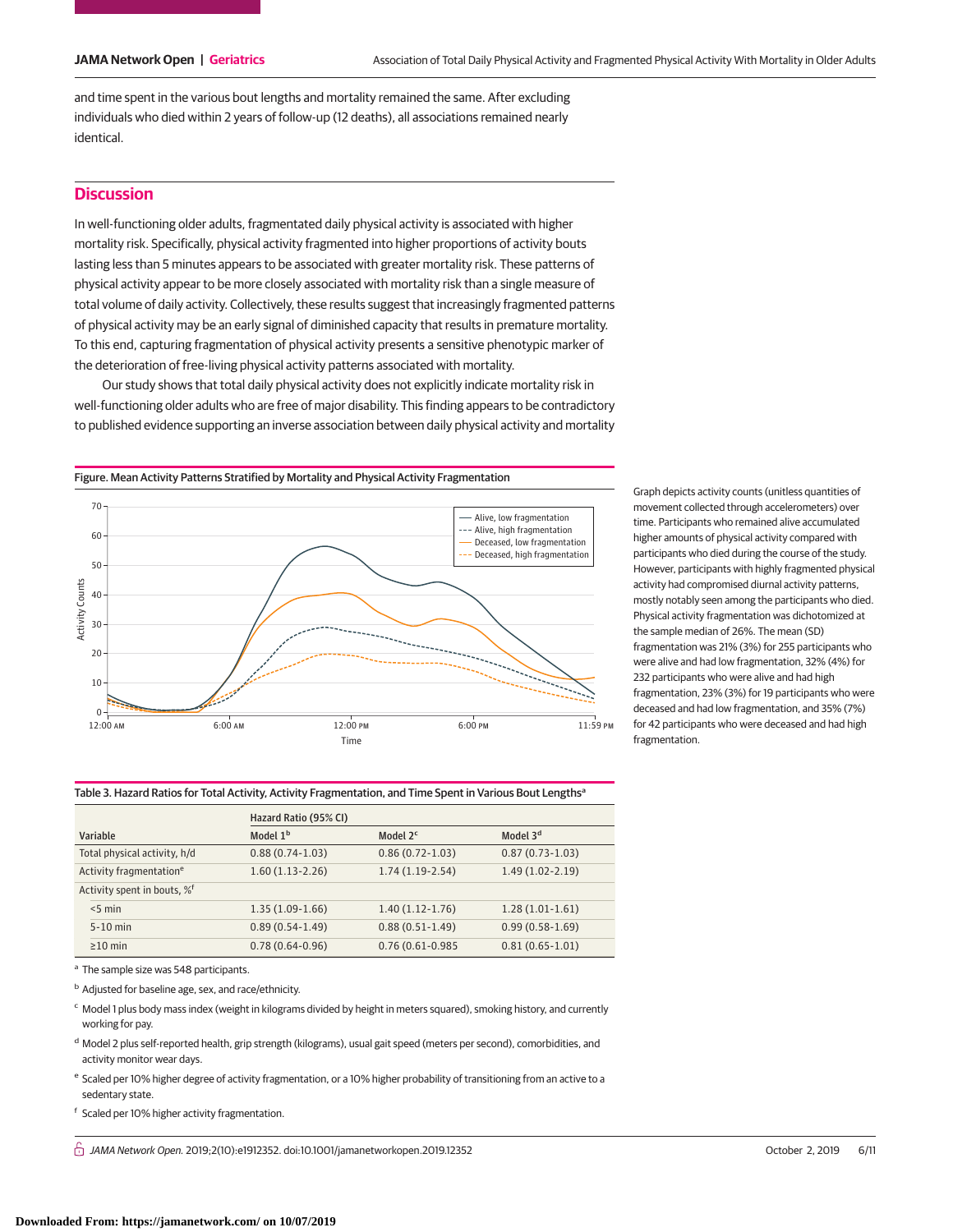in older adult populations. Although many of these studies<sup>18-22</sup> published evidence derived from using self-reported physical activity measures, more recent studies have also detected this association using objective measures of physical activity. Manini and colleagues<sup>23</sup> found that higher levels of free-living energy expenditure assessed with doubly labeled water (reference standard) was associated with a reduction in all-cause mortality in 302 high-functioning adults aged 70 to 82 years. Using an activity monitor, Ensrud and colleagues<sup>24</sup> observed that less time spent in light- and moderate-intensity activities was associated with higher mortality risk in 2918 men aged 71 years and older. LaMonte and colleagues<sup>25</sup> found that daily accelerometer-measured physical activity at either light or moderate-to-vigorous intensity levels was associated with lower mortality in 6382 women aged 63 to 99 years. In 3029 men and women aged 50 to 79 years old, Fishman and colleagues<sup>3</sup> observed that higher volumes of total physical activity were associated with lower mortality, particularly explained by more time spent in both light and moderate-to-vigorous intensity physical activity. Although the results of our study support the magnitude and directionality of an inverse association between the amount of time spent in an active state and mortality, our findings did not achieve statistical significance. This is likely because BLSA participants were healthier and higher functioning than the general population of older adults. Together, our findings suggest that lower total physical activity among higher functioning older adults may not adequately represent increased risk of mortality.

In contrast, more fragmented daily activity appears to act as a more sensitive marker of mortality risk in healthier older adults. These results complement recent findings showing that physical activity is negatively associated with mortality, whereas sedentary time is positively associated with mortality risk.<sup>21,26</sup> The concept of activity fragmentation goes beyond traditional measures of active and sedentary time by using minute-by-minute data to capture the probability of transitioning from an active to a sedentary state in free-living settings.<sup>7,8,11</sup> Yet, the issue of whether deliberative or compensatory alterations in physical activity are associated with functional decline and accelerated mortality risk remains complex. Although current clinical-based functional assessments measure functional limitations,<sup>9,27</sup> ceiling effects limit their ability to assess higherorder physical functioning, such as endurance capacity, fatigability, or walking efficiency.<sup>28-31</sup> It is plausible that higher degrees of activity fragmentation may reflect important declines in functional capacity that limit individuals to shorter bout lengths of activity that current measurement tools cannot capture. Furthermore, activity fragmentation may capture diminished stamina, or the need to

Table 4. Hazard Ratios for Total Activity, Activity Fragmentation, and Time Spent in Various Bout Lengths Using Nonimputed Dataa

|                                         | Hazard Ratio (95% CI) |                      |                      |  |
|-----------------------------------------|-----------------------|----------------------|----------------------|--|
| Variable                                | Model 1 <sup>b</sup>  | Model 2 <sup>c</sup> | Model 3 <sup>d</sup> |  |
| Total physical activity, h/d            | $0.88(0.75-1.04)$     | $0.87(0.73-1.04)$    | $0.91(0.76-1.09)$    |  |
| Activity fragmentation <sup>e</sup>     | $1.59(1.12-2.24)$     | $1.72(1.18-2.51)$    | $1.48(1.01-2.17)$    |  |
| Activity spent in bouts, % <sup>f</sup> |                       |                      |                      |  |
| $< 5$ min                               | $1.34(1.09-1.65)$     | $1.39(1.11-1.75)$    | $1.27(1.01-1.60)$    |  |
| $5-10$ min                              | $0.89(0.54-1.48)$     | $0.87(0.51 - 1.48)$  | $0.99(0.58 - 1.68)$  |  |
| $\geq$ 10 min                           | $0.79(0.64 - 0.97)$   | $0.77(0.62 - 0.96)$  | $0.82(0.66 - 1.02)$  |  |

a The sample decreased from 548 to 529 participants using complete, nonimputed data. The number of participants alive decreased from 487 to 468, but the number of participants deceased remained the same at 61.

<sup>b</sup> Adjusted for baseline age, sex, and race/ethnicity.

 $c$  Model 1 plus body mass index (calculated as the weight in kilograms divided by height in meters squared), smoking history, and currently working for pay.

<sup>d</sup> Model 2 plus self-reported health, grip strength (kilograms), usual gait speed (meters per second), comorbidities, and activity monitor wear days.

<sup>e</sup> Scaled per 10% higher degree of activity fragmentation, or a 10% higher probability of transitioning from an active to a sedentary state.

<sup>f</sup> Scaled per 10% higher activity fragmentation.

 $\bigcap$  JAMA Network Open. 2019;2(10):e1912352. doi:10.1001/jamanetworkopen.2019.12352 (Reprinted) October 2, 2019 7/11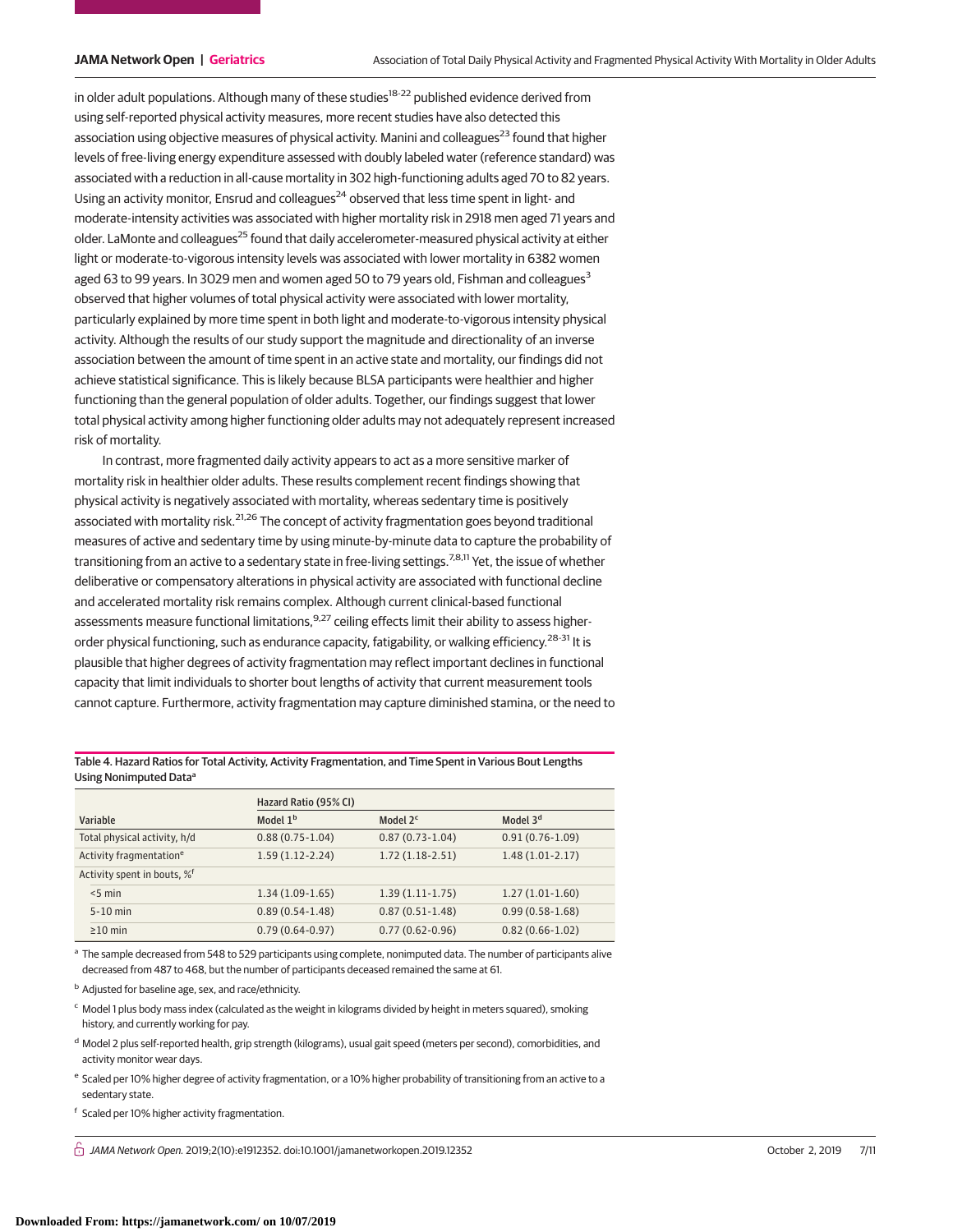rest once active that often accompanies declining functional status,<sup>31</sup> indicative of impending mortality.<sup>27</sup> Additionally, previous work by our group<sup>32</sup> observed that higher levels of fatigability are associated with diminished and delayed diurnal patterns of activity throughout the day and may partly explain trajectories toward premature mortality. Although these changes are largely attributable to physiological changes contributing to declines in physical function, psychological (eg, perception of the inability to climb stairs) and ecological (eg, use of elevator instead of stairs) factors contributing to activity fragmentation are possible. The current results suggest that activity fragmentation may reflect early and clinically meaningful declines in total physical activity and argue for further explorations of the underlying biological and physiological mechanisms of aging, including mitochondrial dysfunction,  $33$  cellular senescence,  $34$  and metabolic dysregulation.  $35$ 

Detecting activity fragmentation may serve as an important step toward prescribing and monitoring physical activity clinically. Bayán-Bravo and colleagues<sup>36</sup> showed that sedentary patterns predict greater mortality risk, whereas active patterns predict mortality risk reduction in 2851 adults aged 60 years and older. Also, Schmid and colleagues<sup>4</sup> showed that a combination of high sedentary time and low physical activity was associated with short-term mortality risk in 1677 adults aged 50 years and older. Furthermore, published evidence<sup>2,16,37,38</sup> shows that physical activity is typically performed in shorter rather than longer bouts of continuous activity in older adults. Our findings extend this work by providing activity fragmentation cut points that offer promising clinical utility, because fragmentation of activity into a higher number of bouts lasting less than 5 minutes, or a greater than 30% probability of transitioning into a sedentary state, may be a signal of declining functional status and impending mortality. Collectively, these results suggest that objective measures of activity fragmentation present a unique method of evaluating patterns of physical activity indicative of future health and mortality. In addition, current physical activity interventions for older adults largely focus on increasing structured physical activity at moderate or higher intensities but do little to prolong light-intensity activity engagement, particularly to reduce sedentary behavior.17,39,40 Reducing fragmented patterns of physical activity fits well within the World Health Organization's 2017 Integrated Care for Older People<sup>41</sup> guidelines as a novel opportunity to curb sedentary behaviors, complementary to-or possibly before-initiation of structured physical activity for the maintenance of health, intrinsic capacity, and well-being in older adults.

# **Limitations**

Limitations of this study include the analytic sample being largely non-Hispanic white (72%), physical activity profiles measured at 1 time point, a sample of older adults who tend to be higher functioning than the general older adult population, and low numbers of mortality events. Strengths of the study include objectively measured physical activity patterns, reduced potential residual confounding of the association between physical activity and mortality associated with recruitment of a large sample of older adults without functional decline and major disease, and the adjustment of a wide range of covariates in the analyses.

# **Conclusions**

In this cohort study of well-functioning adults aged 65 years and older, fragmented daily physical activity, particularly activity bouts lasting less than 5 minutes, was associated with greater mortality risk. Measures of activity fragmentation illuminate patterns of daily activity deterioration that occur with aging and disease, which potentially serve as early and sensitive markers of premature mortality. Future research is needed to assess how longitudinal changes in activity fragmentation may estimate risk of morbidity and mortality.

 $\bigcap$  JAMA Network Open. 2019;2(10):e1912352. doi:10.1001/jamanetworkopen.2019.12352 (Reprinted) October 2, 2019 8/11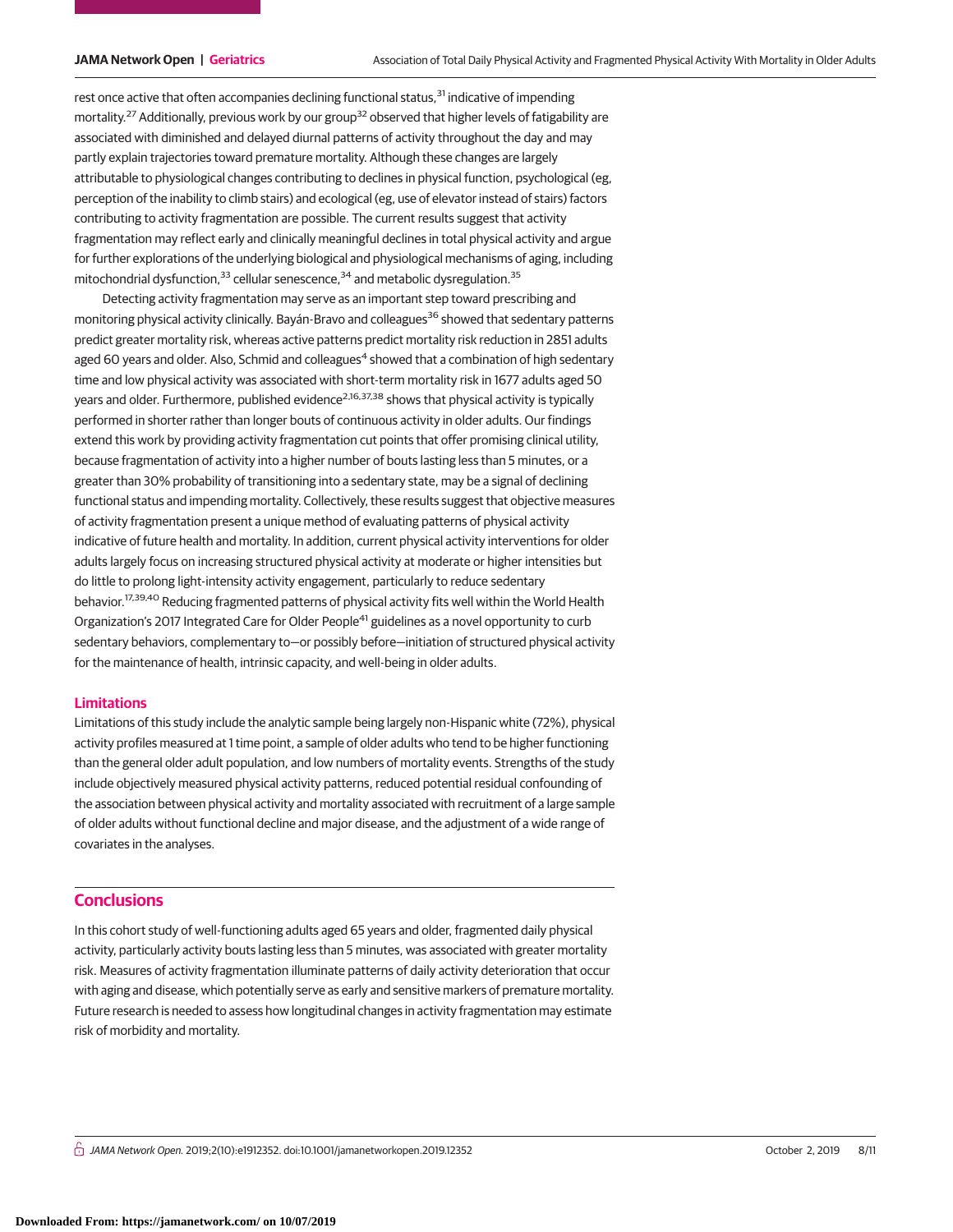#### **ARTICLE INFORMATION**

**Accepted for Publication:** August 12, 2019.

**Published:** October 2, 2019. doi[:10.1001/jamanetworkopen.2019.12352](https://jama.jamanetwork.com/article.aspx?doi=10.1001/jamanetworkopen.2019.12352&utm_campaign=articlePDF%26utm_medium=articlePDFlink%26utm_source=articlePDF%26utm_content=jamanetworkopen.2019.12352)

**Open Access:** This is an open access article distributed under the terms of the [CC-BY License.](https://jamanetwork.com/journals/jamanetworkopen/pages/instructions-for-authors#SecOpenAccess/?utm_campaign=articlePDF%26utm_medium=articlePDFlink%26utm_source=articlePDF%26utm_content=jamanetworkopen.2019.12352) © 2019 Wanigatunga AA et al.JAMA Network Open.

**Corresponding Author:** Amal A. Wanigatunga, PhD, MPH, Department of Epidemiology, Johns Hopkins Bloomberg School of Public Health, 615 N Wolfe St, Room E6040, Baltimore, MD 21205 [\(awaniga1@jhu.edu\)](mailto:awaniga1@jhu.edu).

**Author Affiliations:** Department of Epidemiology, Johns Hopkins Bloomberg School of Public Health, Baltimore, Maryland (Wanigatunga, Kuo, Schrack); Center on Aging and Health, Johns Hopkins University and Medical Institutions, Baltimore, Maryland (Wanigatunga, Urbanek, Kuo, Schrack); Department of Biostatistics, Johns Hopkins Bloomberg School of Public Health, Baltimore, Maryland (Di, Zipunnikov, Kuo); Now with Pfizer, Cambridge, Massachusetts (Di); Division of Geriatric Medicine, Johns Hopkins University and Medical Institutions, Baltimore, Maryland (Urbanek); Intramural Research Program, National Institute on Aging, Baltimore, Maryland (Kuo, Simonsick, Ferrucci, Schrack).

**Author Contributions:** Drs Wanigatunga and Schrack had full access to all of the data in the study and take responsibility for the integrity of the data and the accuracy of the data analysis.

Concept and design: Wanigatunga, Di, Schrack.

Acquisition, analysis, or interpretation of data: All authors.

Drafting of the manuscript: Wanigatunga, Di, Ferrucci, Schrack.

Critical revision of the manuscript for important intellectual content: Wanigatunga, Di, Zipunnikov, Urbanek, Kuo, Simonsick, Schrack.

Statistical analysis: Wanigatunga, Di, Zipunnikov.

Obtained funding: Schrack.

Administrative, technical, or material support: Wanigatunga, Simonsick.

Supervision: Wanigatunga, Kuo, Ferrucci, Schrack.

**Conflict of Interest Disclosures:** None reported.

**Funding/Support:** Data for this project were provided by the Intramural Research Program of the National Institute on Aging, part of the National Institutes of Health, through grant ZIAAG000015. Drs Wanigatunga and Schrack are supported by grants R21AG053198, U01AG057545, and R01AG061786 from the National Institutes of Health.

**Role of the Funder/Sponsor:** The funders had no role in the design and conduct of the study; collection, management, analysis, and interpretation of the data; preparation, review, or approval of the manuscript; and decision to submit the manuscript for publication.

**Additional Contributions:** We thank all the participants in the Baltimore Longitudinal Study of Aging.

**Additional Information:** Data from the Baltimore Longitudinal Study of Aging are available at [https://www.blsa.nih.](https://www.blsa.nih.gov/how-apply) [gov/how-apply.](https://www.blsa.nih.gov/how-apply)

#### **REFERENCES**

**1**. Piercy KL, Troiano RP, Ballard RM, et al. The physical activity guidelines for Americans.JAMA. 2018;320(19): 2020-2028. doi[:10.1001/jama.2018.14854](https://jama.jamanetwork.com/article.aspx?doi=10.1001/jama.2018.14854&utm_campaign=articlePDF%26utm_medium=articlePDFlink%26utm_source=articlePDF%26utm_content=jamanetworkopen.2019.12352)

**2**. Troiano RP, Berrigan D, Dodd KW, Mâsse LC, Tilert T, McDowell M. Physical activity in the United States measured by accelerometer. Med Sci Sports Exerc. 2008;40(1):181-188. doi[:10.1249/mss.0b013e31815a51b3](https://dx.doi.org/10.1249/mss.0b013e31815a51b3)

**3**. Fishman EI, Steeves JA, Zipunnikov V, et al. Association between objectively measured physical activity and mortality in NHANES. Med Sci Sports Exerc. 2016;48(7):1303-1311. doi[:10.1249/MSS.0000000000000885](https://dx.doi.org/10.1249/MSS.0000000000000885)

**4**. Schmid D, Ricci C, Leitzmann MF. Associations of objectively assessed physical activity and sedentary time with all-cause mortality in US adults: the NHANES study. PLoS One. 2015;10(3):e0119591. doi[:10.1371/journal.pone.](https://dx.doi.org/10.1371/journal.pone.0119591) [0119591](https://dx.doi.org/10.1371/journal.pone.0119591)

**5**. Lobelo F, Rohm Young D, Sallis R, et al; American Heart Association Physical Activity Committee of the Council on Lifestyle and Cardiometabolic Health; Council on Epidemiology and Prevention; Council on Clinical Cardiology; Council on Genomic and Precision Medicine; Council on Cardiovascular Surgery and Anesthesia; Stroke Council. Routine assessment and promotion of physical activity in healthcare settings: a scientific statement from the American Heart Association. Circulation. 2018;137(18):e495-e522. doi[:10.1161/CIR.0000000000000559](https://dx.doi.org/10.1161/CIR.0000000000000559)

 $\bigcap$  JAMA Network Open. 2019;2(10):e1912352. doi:10.1001/jamanetworkopen.2019.12352 (Reprinted) October 2, 2019 9/11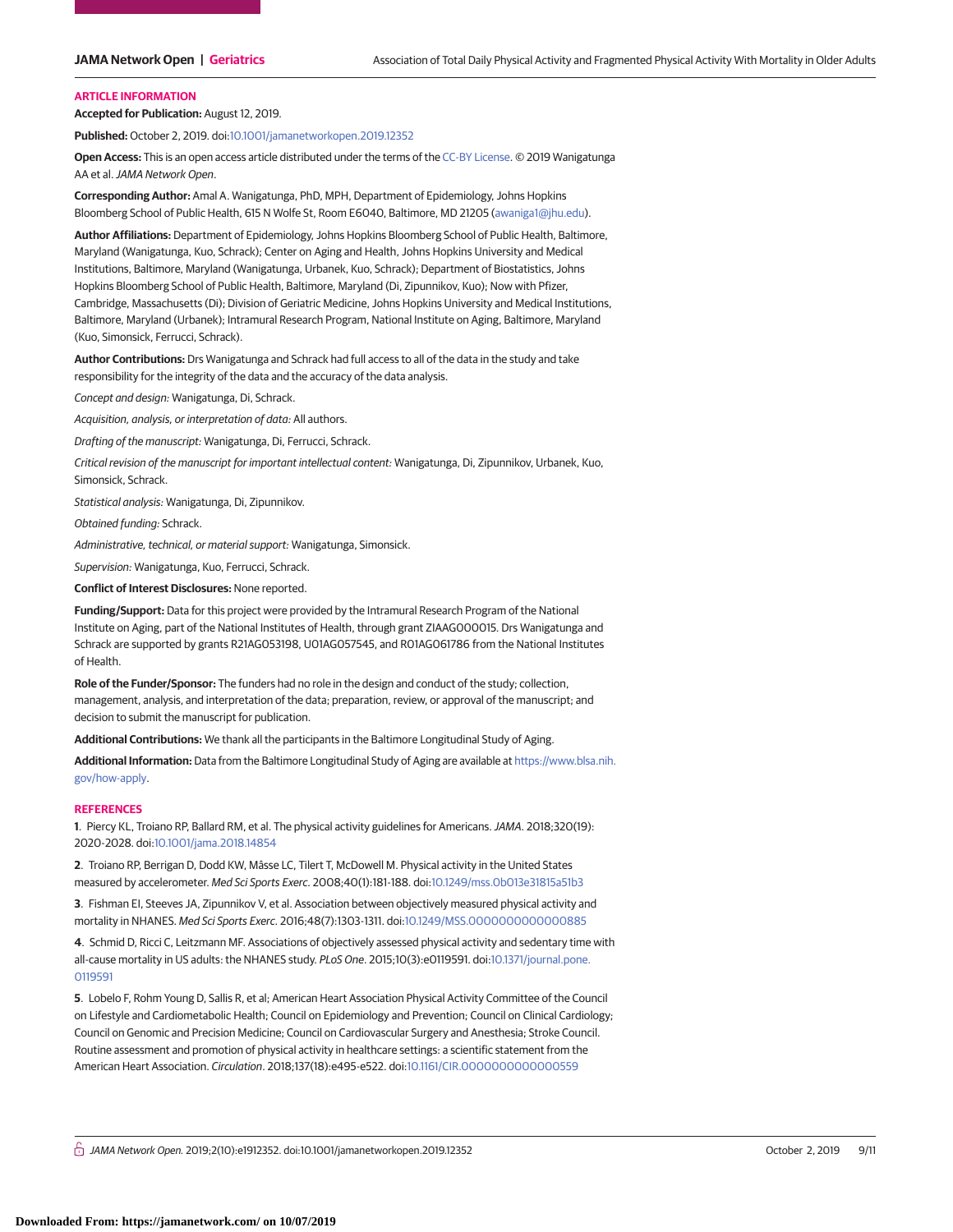**6**. Colby SL, Ortman JM. Projections of the size and composition of the U.S. Population: 2014 to 2060. [https://](https://census.gov/content/dam/Census/library/publications/2015/demo/p25-1143.pdf) [census.gov/content/dam/Census/library/publications/2015/demo/p25-1143.pdf.](https://census.gov/content/dam/Census/library/publications/2015/demo/p25-1143.pdf) Published 2014. Accessed May 4, 2019.

**7**. Schrack JA, Kuo P-L, Wanigatunga AA, et al. Active-to-sedentary behavior transitions, fatigability, and physical functioning in older adults.J Gerontol A Biol Sci Med Sci. 2019;74(4):560-567. doi[:10.1093/gerona/gly243](https://dx.doi.org/10.1093/gerona/gly243)

**8**. Di J, Spira A, Bai J, et al. Joint and individual representation of domains of physical activity, sleep, and circadian rhythmicity. Stat Biosci. 2019;11(2):371-402. doi[:10.1007/s12561-019-09236-4](https://dx.doi.org/10.1007/s12561-019-09236-4)

**9**. Guralnik JM, Simonsick EM, Ferrucci L, et al. A short physical performance battery assessing lower extremity function: association with self-reported disability and prediction of mortality and nursing home admission. J Gerontol. 1994;49(2):M85-M94. doi[:10.1093/geronj/49.2.M85](https://dx.doi.org/10.1093/geronj/49.2.M85)

**10**. Lunney JR, Lynn J, Foley DJ, Lipson S, Guralnik JM. Patterns of functional decline at the end of life.JAMA. 2003;289(18):2387-2392. doi[:10.1001/jama.289.18.2387](https://jama.jamanetwork.com/article.aspx?doi=10.1001/jama.289.18.2387&utm_campaign=articlePDF%26utm_medium=articlePDFlink%26utm_source=articlePDF%26utm_content=jamanetworkopen.2019.12352)

**11**. Wanigatunga AA, Gresham GK, Kuo P-L, et al. Contrasting characteristics of daily physical activity in older adults by cancer history. Cancer. 2018;124(24):4692-4699. doi[:10.1002/cncr.31745](https://dx.doi.org/10.1002/cncr.31745)

**12**. Gresham G, Dy SM, Zipunnikov V, et al. Fatigability and endurance performance in cancer survivors: analyses from the Baltimore Longitudinal Study of Aging. Cancer. 2018;124(6):1279-1287. doi[:10.1002/cncr.31238](https://dx.doi.org/10.1002/cncr.31238)

**13**. Ferrucci L. The Baltimore Longitudinal Study of Aging (BLSA): a 50-year-long journey and plans for the future. J Gerontol A Biol Sci Med Sci. 2008;63(12):1416-1419. doi[:10.1093/gerona/63.12.1416](https://dx.doi.org/10.1093/gerona/63.12.1416)

**14**. Schrack JA, Zipunnikov V, Goldsmith J, et al. Assessing the "physical cliff": detailed quantification of age-related differences in daily patterns of physical activity. J Gerontol A Biol Sci Med Sci. 2014;69(8):973-979. doi: [10.1093/gerona/glt199](https://dx.doi.org/10.1093/gerona/glt199)

**15**. Schrack JA, Leroux A, Fleg JL, et al. Using heart rate and accelerometry to define quantity and intensity of physical activity in older adults.J Gerontol A Biol Sci Med Sci. 2018;73(5):668-675. doi[:10.1093/gerona/gly029](https://dx.doi.org/10.1093/gerona/gly029)

**16**. Wanigatunga AA, Tudor-Locke C, Axtell RS, et al. Effects of a long-term physical activity program on activity patterns in older adults. Med Sci Sports Exerc. 2017;49(11):2167-2175. doi[:10.1249/MSS.0000000000001340](https://dx.doi.org/10.1249/MSS.0000000000001340)

**17**. Wanigatunga AA, Ambrosius WT, Rejeski WJ, et al. Association between structured physical activity and sedentary time in older adults.JAMA. 2017;318(3):297-299. doi[:10.1001/jama.2017.7203](https://jama.jamanetwork.com/article.aspx?doi=10.1001/jama.2017.7203&utm_campaign=articlePDF%26utm_medium=articlePDFlink%26utm_source=articlePDF%26utm_content=jamanetworkopen.2019.12352)

**18**. Gregg EW, Cauley JA, Stone K, et al; Study of Osteoporotic Fractures Research Group. Relationship of changes in physical activity and mortality among older women. JAMA. 2003;289(18):2379-2386. doi[:10.1001/jama.289.](https://jama.jamanetwork.com/article.aspx?doi=10.1001/jama.289.18.2379&utm_campaign=articlePDF%26utm_medium=articlePDFlink%26utm_source=articlePDF%26utm_content=jamanetworkopen.2019.12352) [18.2379](https://jama.jamanetwork.com/article.aspx?doi=10.1001/jama.289.18.2379&utm_campaign=articlePDF%26utm_medium=articlePDFlink%26utm_source=articlePDF%26utm_content=jamanetworkopen.2019.12352)

**19**. Rakowski W, Mor V. The association of physical activity with mortality among older adults in the Longitudinal Study of Aging (1984-1988).J Gerontol. 1992;47(4):M122-M129. doi[:10.1093/geronj/47.4.M122](https://dx.doi.org/10.1093/geronj/47.4.M122)

**20**. Wu C-Y, Hu H-Y, Chou Y-C, Huang N, Chou Y-J, Li C-P. The association of physical activity with all-cause, cardiovascular, and cancer mortalities among older adults. Prev Med. 2015;72:23-29. doi[:10.1016/j.ypmed.2014.](https://dx.doi.org/10.1016/j.ypmed.2014.12.023) [12.023](https://dx.doi.org/10.1016/j.ypmed.2014.12.023)

**21**. Matthews CE, Moore SC, Sampson J, et al. Mortality benefits for replacing sitting time with different physical activities. Med Sci Sports Exerc. 2015;47(9):1833-1840. doi[:10.1249/MSS.0000000000000621](https://dx.doi.org/10.1249/MSS.0000000000000621)

**22**. Andersen LB, Schnohr P, Schroll M, Hein HO. All-cause mortality associated with physical activity during leisure time, work, sports, and cycling to work. Arch Intern Med. 2000;160(11):1621-1628. doi[:10.1001/archinte.160.11.1621](https://jama.jamanetwork.com/article.aspx?doi=10.1001/archinte.160.11.1621&utm_campaign=articlePDF%26utm_medium=articlePDFlink%26utm_source=articlePDF%26utm_content=jamanetworkopen.2019.12352)

**23**. Manini TM, Everhart JE, Patel KV, et al. Daily activity energy expenditure and mortality among older adults. JAMA. 2006;296(2):171-179. doi[:10.1001/jama.296.2.171](https://jama.jamanetwork.com/article.aspx?doi=10.1001/jama.296.2.171&utm_campaign=articlePDF%26utm_medium=articlePDFlink%26utm_source=articlePDF%26utm_content=jamanetworkopen.2019.12352)

**24**. Ensrud KE, Blackwell TL, Cauley JA, et al; Osteoporotic Fractures in Men Study Group. Objective measures of activity level and mortality in older men. J Am Geriatr Soc. 2014;62(11):2079-2087. doi[:10.1111/jgs.13101](https://dx.doi.org/10.1111/jgs.13101)

**25**. LaMonte MJ, Buchner DM, Rillamas-Sun E, et al. Accelerometer-measured physical activity and mortality in women aged 63 to 99.J Am Geriatr Soc. 2018;66(5):886-894. doi[:10.1111/jgs.15201](https://dx.doi.org/10.1111/jgs.15201)

**26**. Matthews CE, George SM, Moore SC, et al. Amount of time spent in sedentary behaviors and cause-specific mortality in US adults. Am J Clin Nutr. 2012;95(2):437-445. doi[:10.3945/ajcn.111.019620](https://dx.doi.org/10.3945/ajcn.111.019620)

**27**. Studenski S, Perera S, Patel K, et al. Gait speed and survival in older adults.JAMA. 2011;305(1):50-58. doi[:10.](https://jama.jamanetwork.com/article.aspx?doi=10.1001/jama.2010.1923&utm_campaign=articlePDF%26utm_medium=articlePDFlink%26utm_source=articlePDF%26utm_content=jamanetworkopen.2019.12352) [1001/jama.2010.1923](https://jama.jamanetwork.com/article.aspx?doi=10.1001/jama.2010.1923&utm_campaign=articlePDF%26utm_medium=articlePDFlink%26utm_source=articlePDF%26utm_content=jamanetworkopen.2019.12352)

**28**. Schrack JA, Simonsick EM, Ferrucci L. The energetic pathway to mobility loss: an emerging new framework for longitudinal studies on aging.J Am Geriatr Soc. 2010;58(2)(suppl):S329-S336. doi[:10.1111/j.1532-5415.2010.](https://dx.doi.org/10.1111/j.1532-5415.2010.02913.x) [02913.x](https://dx.doi.org/10.1111/j.1532-5415.2010.02913.x)

 $\bigcap$  JAMA Network Open. 2019;2(10):e1912352. doi:10.1001/jamanetworkopen.2019.12352 (Reprinted) October 2, 2019 10/11